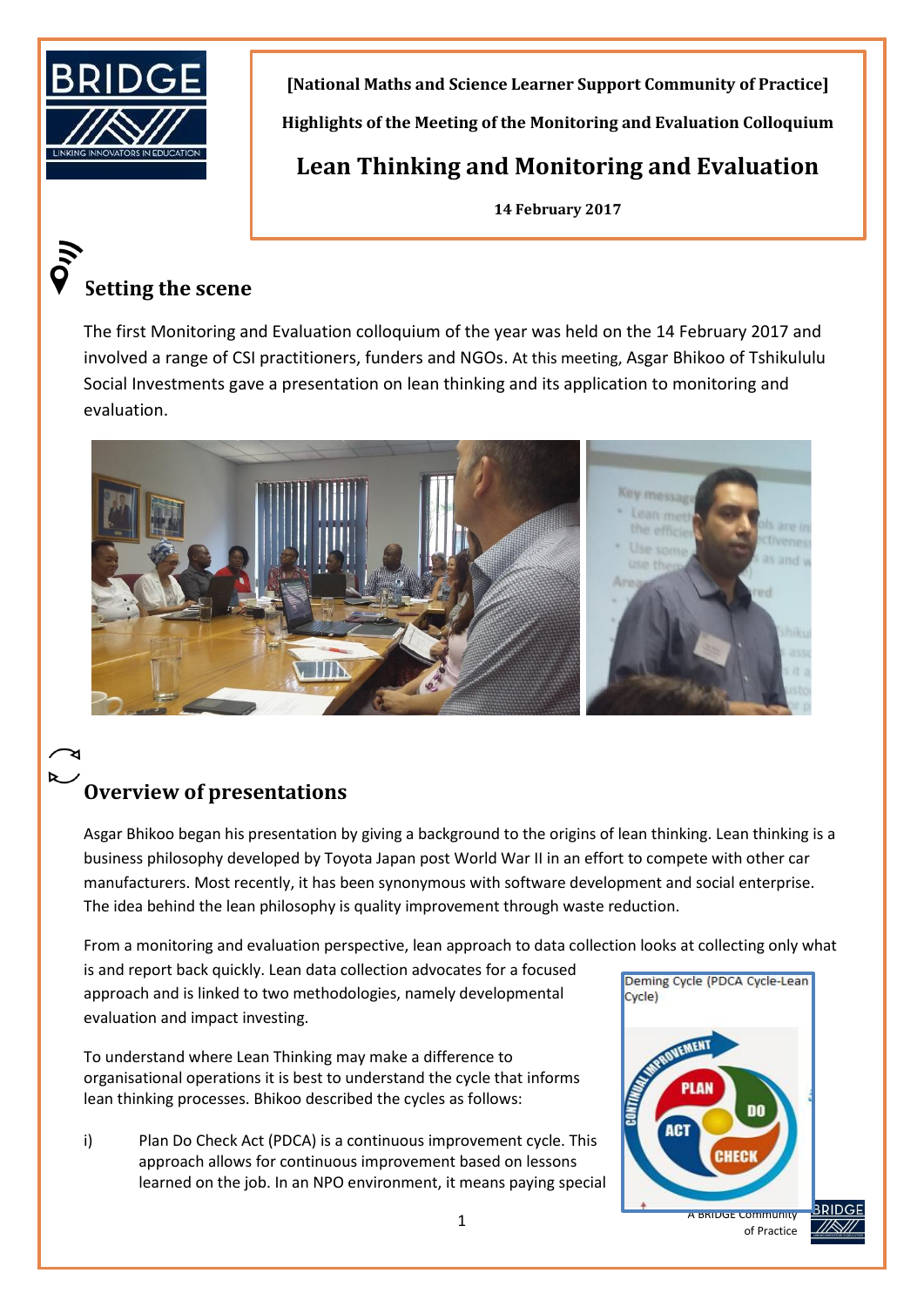attention to the planning, budgeting and reporting cycles. Often these key cycles give insights into areas of improvement in implementing programmes or projects. Embedded in the implementation cycle is a learning feedback loop that requires learning to inform the next iteration of programme planning.

ii) The Results Based Monitoring approach bears some resemblance to PDCA. However the timeframe for learning is much longer. The Lean Product Cycle uses the PDCA approach, but encourages learning and innovation as the project is being implemented. This allows for greater adaptation and improvement opportunities. This approach tends to be the way in which lean start-ups or social ventures are moving in terms of developing prototypes that are ready to be tested with the market. Of key importance here is to know when, and how you can continuously improve, and what improvements you are looking for (innovation or process efficiency).



#### **Lean Tools**

Bhikoo went on to describe a set of tools that can be used to gain greater clarity around areas of improvement, strategy development and making sense of how a programme is integrated within an organisational model. The tools are particularly useful when it comes to developing proposals, designing new programmes, and gathering data on the needs of participants or beneficiaries as well the pathway through which they can be impacted. These tools are primarily used in a business context; however, they share many common traits/factors with planning tools and evaluation methodologies for the development sector. They simplify the planning process, may help with improving efficiency and are useful in understanding what is missing within business plans or proposals. The three tools described were:

- Value Proposition Canvas
- The Business Model Canvas
- Ishikawa Diagram

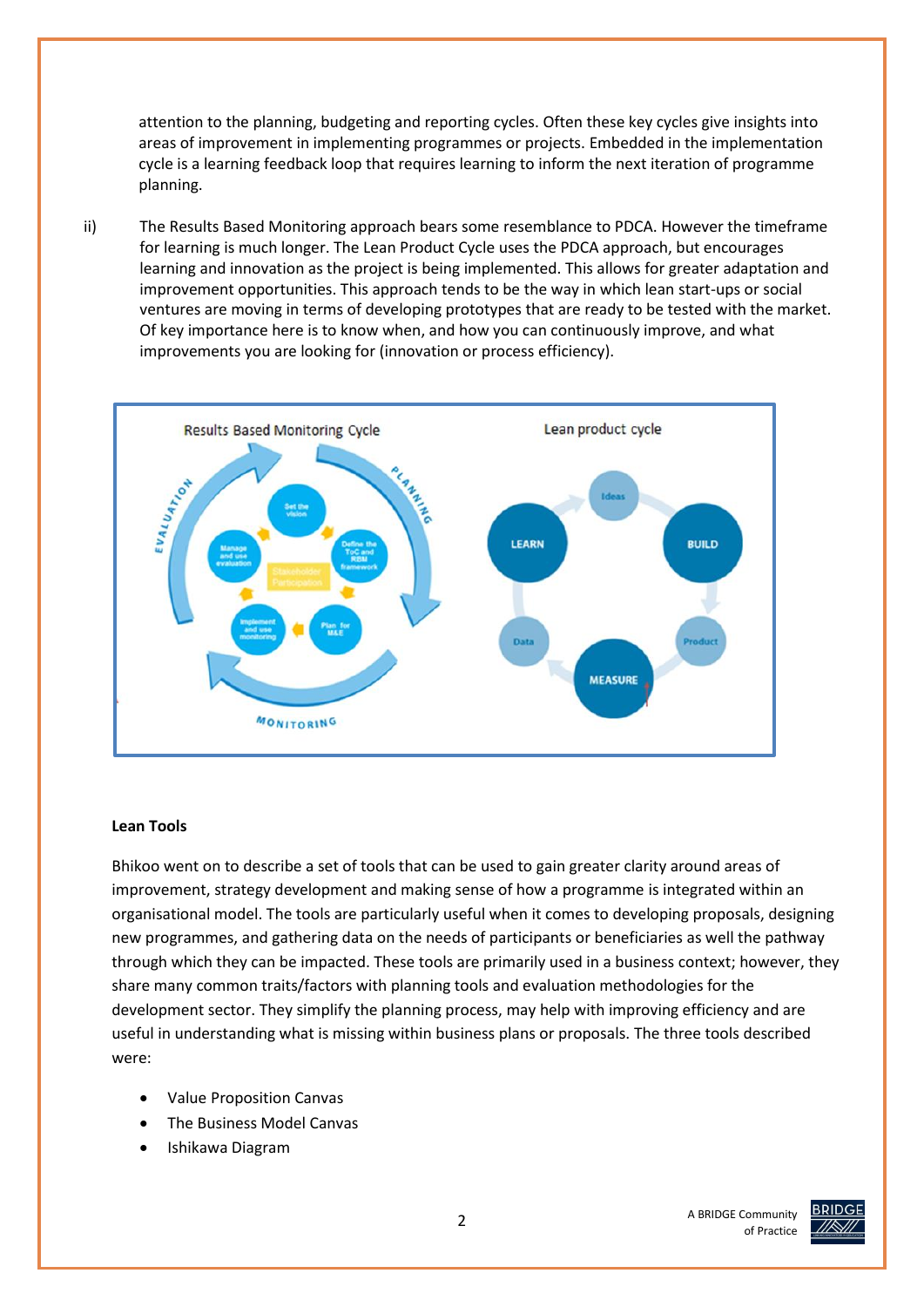#### **a) Value Proposition Canvas**

This tool is used for understanding who your beneficiaries are, what their mandate is, and what motivates them to achieve their mandate or hinders them from achieving it. It provides a simple framework for understanding where the potential opportunities are in designing an intervention that fits the needs of the beneficiaries. This tool is useful for programme designers as it provides a simplified view of beneficiaries' needs and how they can be best served. The value proposition canvas constitutes three sub-tools:

- i) **Customer journey canvas:** This tool is an expansion of the Value Proposition canvas and provides a deeper understanding of who your customer is. The tool provides insight into the emotions, rational thinking and motivation of customers. It is useful for Programme Implementation Staff and Senior Leadership teams. It is useful when designing a programme, or collecting data to better understand the fit between programme theory and programme delivery.
- ii) **Storyboarding**: Using programme partner storyboards to understand the value proposition. This approach gets programme partners to think about how their approaches might be generic.

#### **iii) Tools to develop a deeper understanding of the customer experience:**

- Most Significant Change (MSC): Evaluation method used in focus groups to elicit common understanding of how a programme impacts on the life of a programme participant
- Personification: Research method used to determine perceptions, relations and interactions within an organisation
- Mood Board: Research tool used to gauge the emotions, feelings and aspirations of research participants. It also applies a means of vetting changes identified by MSC.





of Practice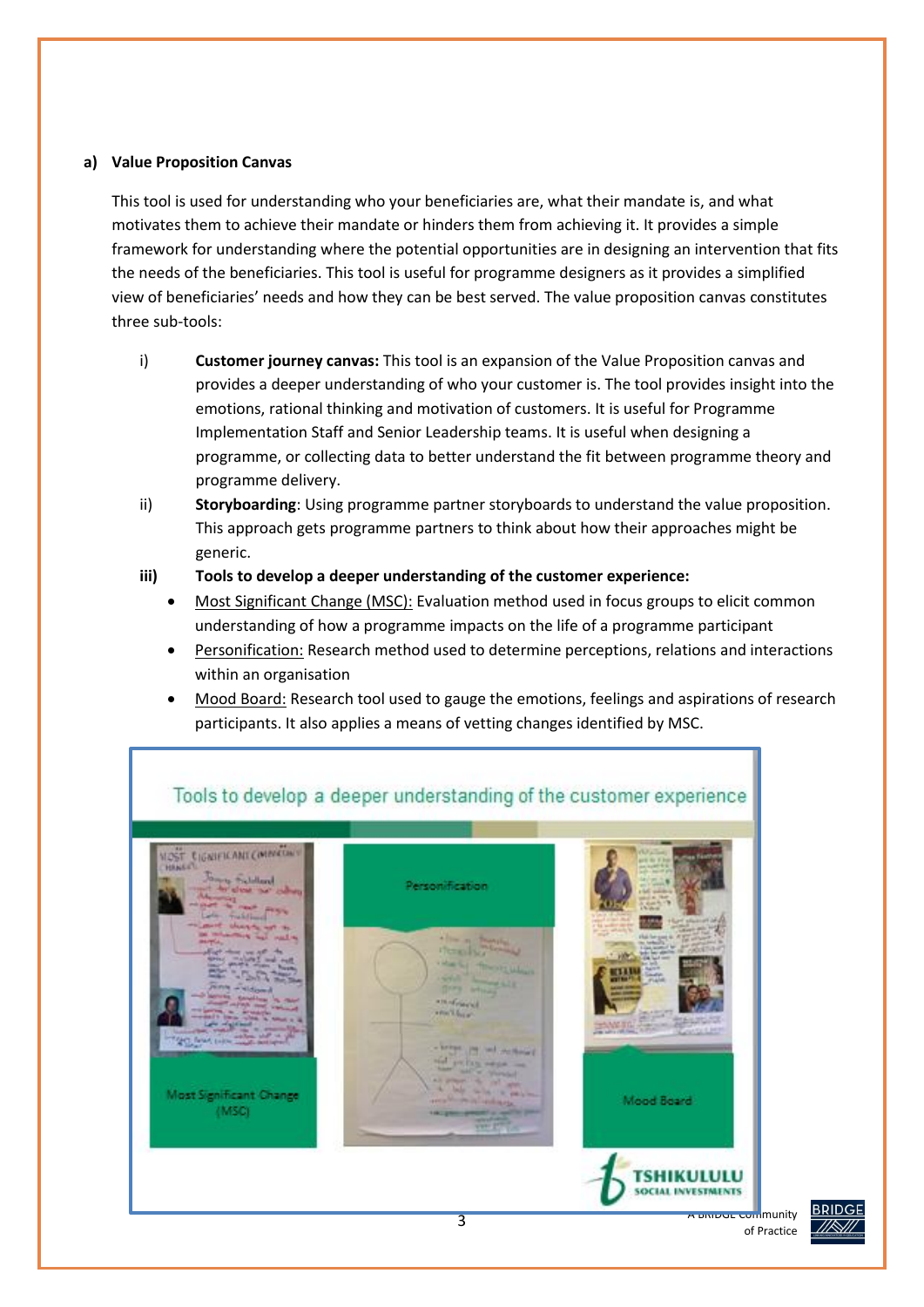#### **b) The Business Model Canvas**

This is a useful tool for understanding what your intervention/programme is, how it functions, who needs to be involved, what the key cost drivers are and how it can become sustainable. It is also useful for testing innovative ideas for new programme design, or making sense of existing programmes.

The Business Model Canvas also integrates various aspects of monitoring and evaluation that may otherwise be challenging for stakeholders involved in implementing a programme and for those evaluating a programme to understand.

#### **c) Ishikawa Diagram**

The Ishikawa diagram is a tool that can be used to identify the root causes of problems. It is often presented in an A3 report format which helps in troubleshooting problems within an organisation. It also provides a useful 1page reporting framework that helps identify, track and measure progress.

To access the presentation, clic[k here.](http://www.bridge.org.za/knowledgehub/lean-thinking-monitoring-evaluation/)

#### @CoP

### **Discussion**

The following section looks at questions raised in response to the presentation as well as Asgar Bhikoo's responses.

When it comes to storyboarding, MSC, moodboard and personification, how do you take information that may be anecdotal and soft and turn it into hard data?

To supplement findings, Tshikululu also collects quantitative data (programme records and surveys). It's important to triangulate data sources to get to a point of consensus as to what the impact has been. Taking a thematic approach is a good way to tackle the mixture of quantitative and qualitative data.

Is it useful to separate the tools into what may be used for monitoring and what may be used for evaluation, and when do you bring in an external evaluator?

The challenge is that impact takes time. When conducting M&E, you need a Theory of Change (TOC) that tells you what the first thing you'll see as impact is, and what you'll see as impact down the line. You need to be conducting M&E at various points of the programme.

- When to bring in an external evaluator depends on the purpose of the external evaluation.
- It makes sense to bring in an external evaluator as a landmark in a programme when you have to make key decisions about the continued funding of a programme.

Are there any other ways to implement lean thinking without using a TOC which some people find difficult? If you don't want to think along the lines of a TOC, you can get to the crux of the programme by thinking about what the enablers and barriers to impact are. Think about programme implementation from an experimental point of view.

## **Participants' reflections on the CoP**